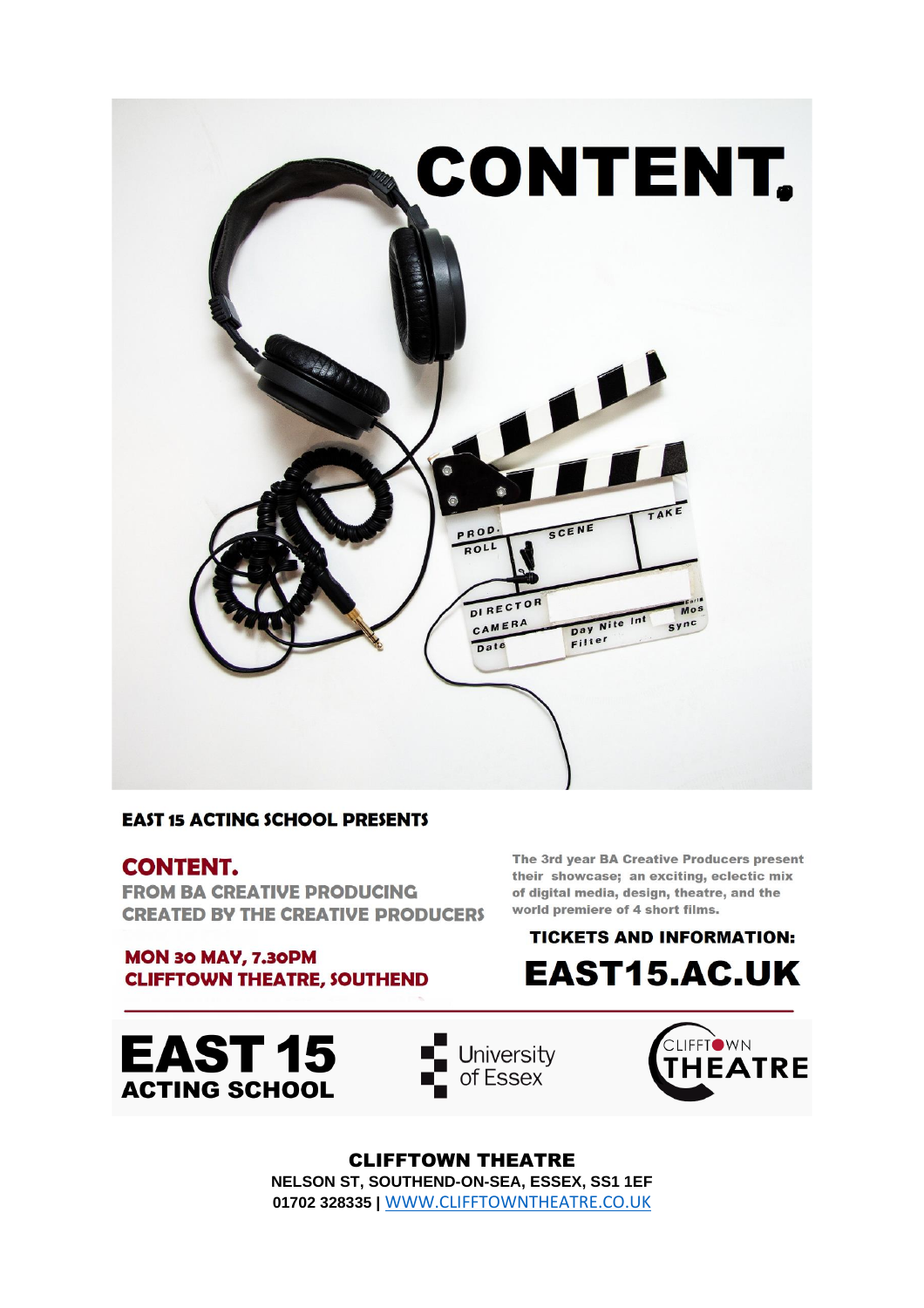# BA CREATIVE PRODUCING PRESENTS

# CONTENT.

# DEVISED BY THE COMPANY TUTORIAL SUPPORT BY ANITA PARRY

#### Doing everything but acting!

Ever wondered what a Creative Producer does? Ever wanted to know more about what goes on behind the scenes of a theatre or film production?

Then join the 3<sup>rd</sup> year BA Creative Producers as they present their final showcase; an exciting, eclectic mix of digital media, design, theatre, and the world premiere of 4 short films.

#### RUNNING TIME:

*This production is 120mins long, including a 15min interval.*

#### RATING: 18+

*Please note, this production contains flashing imagery, visual references to drug abuse, and sensitive material relating to scenes of emotional and physical distress, including domestic abuse, graphic violence and sexual assault, graphic vomiting (emetophobia trigger) and psychological horror.* 

### BA CREATIVE PRODUCING

BA Creative Producing is a diverse and thrilling course which allows students to push their creative limits and develop transferable skills to be applied to the professional world. The threeyear course explores the broad disciplines of theatre, film, and media; training students in areas such as screenwriting, filmmaking, directing for theatre/film, marketing and digital set design.

Not only are producers; they are facilitators and creators, they are exceptional organisers and communicators and they are leaders who, at the end of their three years, will have developed their personal skills to become crucial people within the industry.

If you are creative, business minded and would love to develop your knowledge within the creative industry, this course if the right one for you.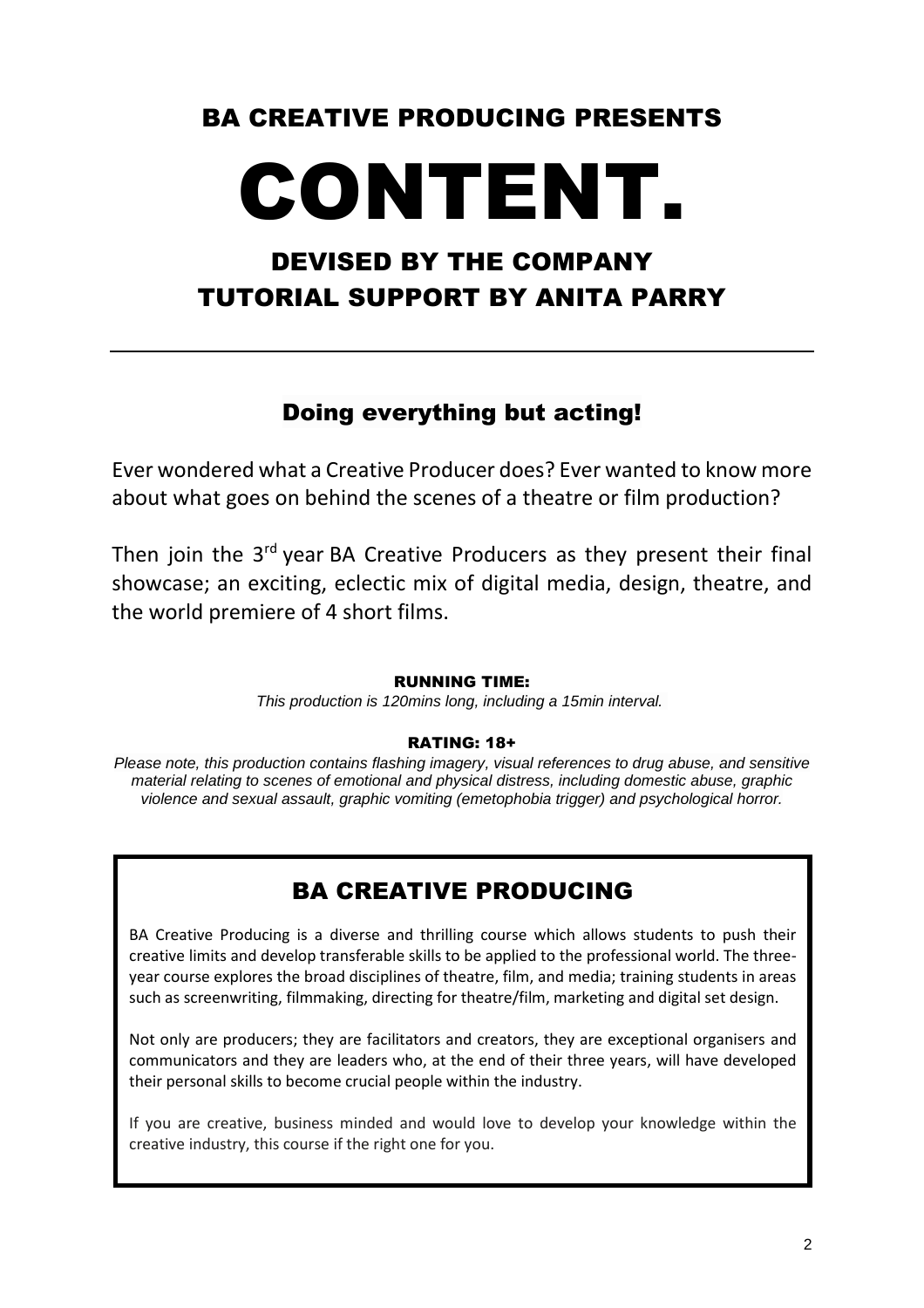# **A NOTE ON THE PROCESS:**

This showcase has been a collaborative process - a selection of **CONTENT** has been put together from three years' work developed by the third year Creative Producers.

The Producers themselves are five individuals with very different skill sets. This evening will give an insight into the range and scope of the subjects covered. The Creative Producer course is continually evolving in the face of an industry that is proliferating onto different platforms.

A time in the media of great change and opportunity!

This process would not have been possible without the help of the fantastic **1 st year BA Acting & Stage Combat students**, who have given their time to put scenes from a brand-new screenplay up on its feet.

Finally, many thanks for the continued support and expertise of the **2nd Year Creative Producers**.

Thanks, **Anita Parry**



#### **CREATIVE TEAM**

Tutorial Support by Anita Parry

Created by The Creative Producers

Livestream Directors Blue De Luca

Millie Walsh

#### **TECHNICAL TEAM**

Production Manager Steve Owens Sound | Lighting | AV Operator Steve Owens

#### **SPECIAL THANKS**

Huge thanks to the 2<sup>nd</sup> year BA Creative Producing students for their support, and to the 1<sup>st</sup> year BA Acting & Stage Combat students for their time and talent!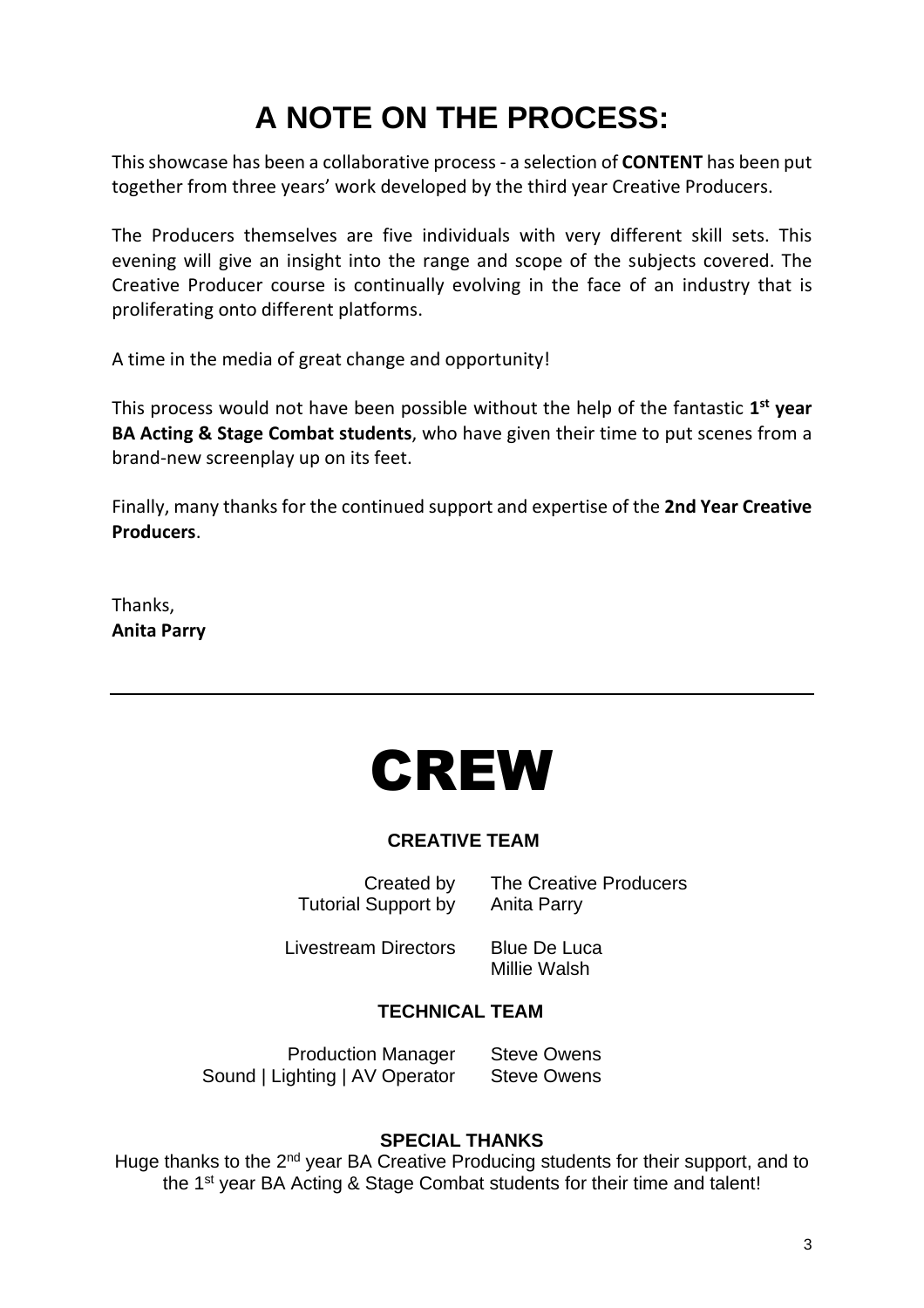# THE CREATIVE PRODUCERS



**SERENA FYVIE**

#### **HOPE**

A selection of scenes performed live from full length, graduating year screenplay



#### **FREYA BRAILSFORD**

**LITTLE DARK AGE (Music Video)** A trippy, experimental music video exploring love, heartbreak and addiction



#### **FREYA BRAILSFORD**

**BUTTON FM LIVE** A presentation of a successful, short-form livestream



#### **FREYA BRAILSFORD**

**SHOWREEL** A selection of highlights from content produced during the Creative Producing course



**TONKS BLOM**

**THE STRANGER** A dark psychological thriller about the depth of human nature

# **…...INTERVAL…...**